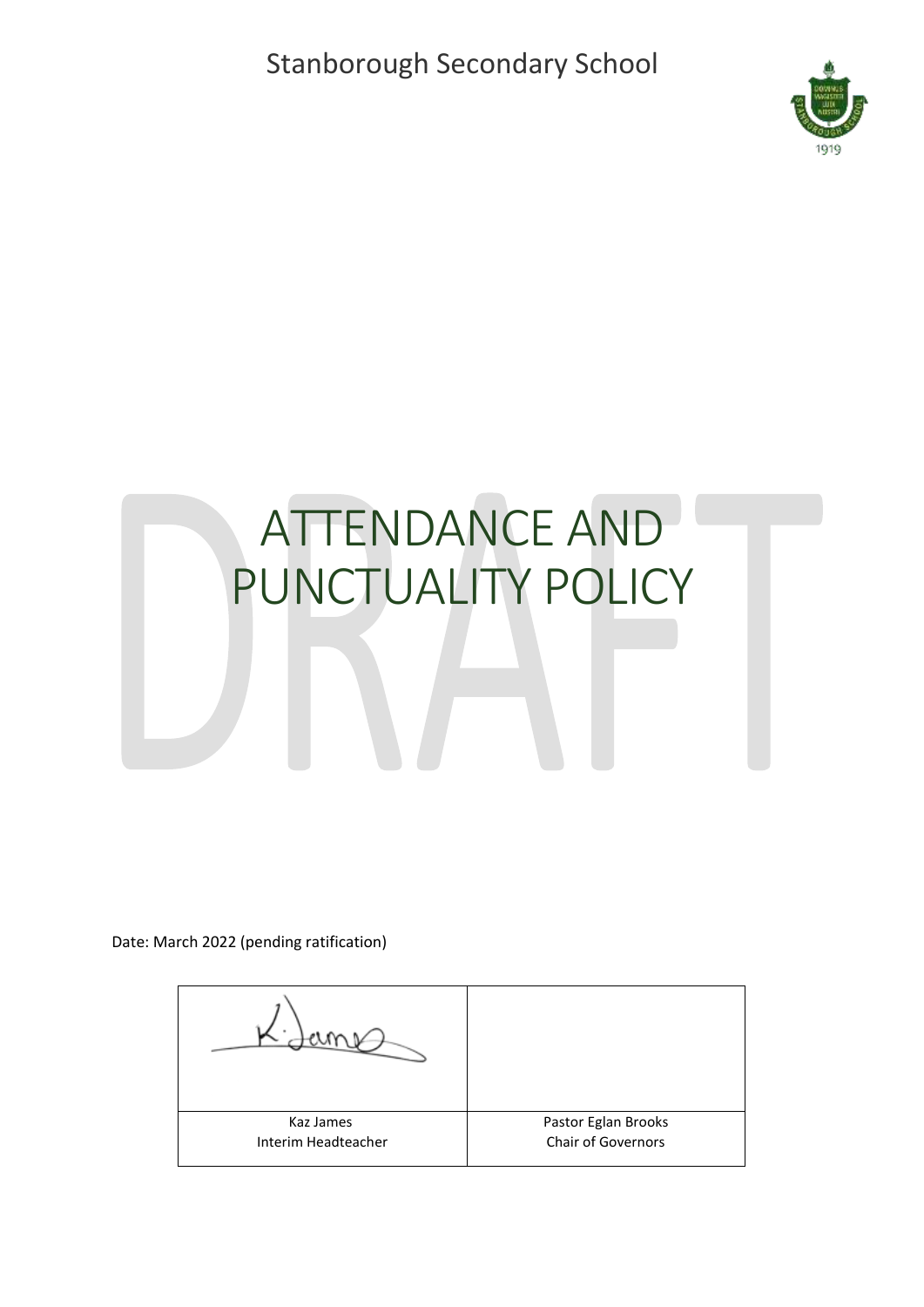## Availability

This policy is made available to parents, staff and pupils in the following ways: via the School website, within the Parent Policies Folder in the reception area, and on request a copy may be obtained from the School Office.

## Monitoring and Review:

- This policy will be subject to continuous monitoring, refinement and audit by the Headteacher.
- The Proprietor undertakes a formal review of this policy for the purpose of monitoring and of the efficiency with which the related duties have been discharged, by no later than one year from the date shown below, or earlier if significant changes to the systems and arrangements take place, or if legislation, regulatory requirements or best practice guidelines so require.

Regular attendance at Stanborough School is vitally important for a student's academic achievement. It is important that staff, parents and pupils are familiar with the Attendance Policy operating at school.

- Regular attendance at Stanborough School is vitally important for a pupil's academic achievement. It is important that staff, parents and pupils are familiar with the Attendance Policy operating at school.
- Pupils who are absent for any reason are expected to complete missed work to ensure a complete record of all their courses. It is the responsibility of the pupil to obtain and complete assignments.
- Should a pupil be suspended for any reason, the school will ensure that appropriate work is set for completion and it is the pupil's responsibility to make the necessary arrangements.
- All work missed by absence, for whatever reason, is due in on the day the pupil returns to school.
- Pupils showing patterns of non-attendance or with any unauthorised absence where it is clear that the absences could be a sign of early truanting, will be subject to immediate consequences and parents will be called in to the school.
- Consequences may range from a pupil being placed on Behaviour Report to the pupil's parents being reported to the appropriate authorities that could, in serious cases, result in a court appearance.
- Registers are taken for both morning and afternoon sessions and Stanborough School will telephone parents should there be unexplained absence of which the school has not been notified.
- Parents who request leave of absence must write to the Head teacher requesting permission. Absences for such things as family holidays are frowned upon and except in exceptional circumstances, parents should not expect these to be approved.
- Stanborough School values attendance at school and pupils who complete 100% attendance in the academic school year will be celebrated during the end of term or end of year celebration assembly.
- Parents and pupils should carefully read and sign any documentation received from Stanborough School relating to conduct and attendance and are required to work closely with the school to support good attendance as a preparation for the world of work and lifelong learning.